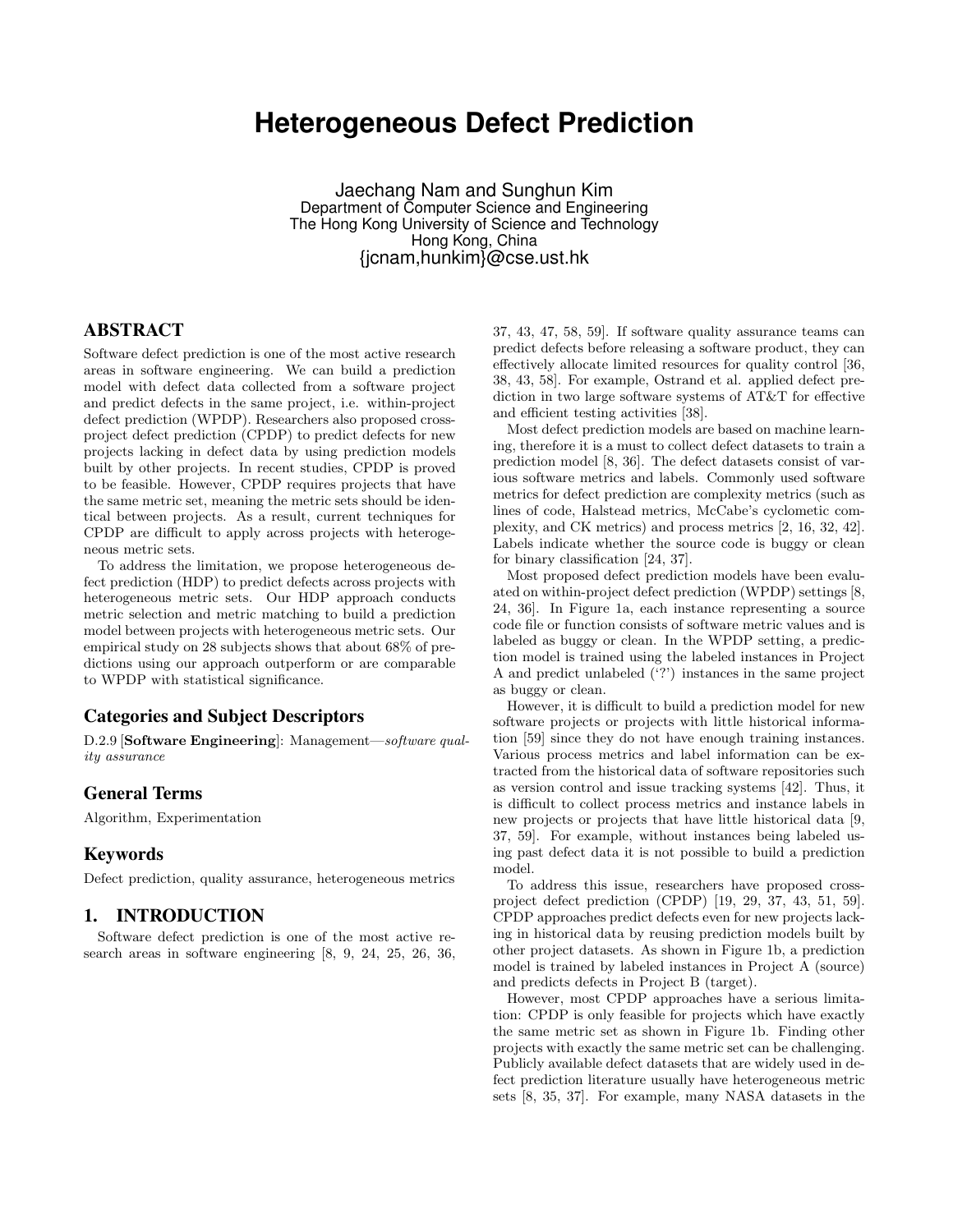

(a) Within-Project Defect Prediction (WPDP)



(c) Heterogeneous Defect Prediction (HDP)

Figure 1: Various Defect Prediction Scenarios

PROMISE repository have 37 metrics but AEEEM datasets used by D'Ambroas et al. have 61 metrics [8, 35]. The only common metric between NASA and AEEEM datasets is lines of code (LOC). CPDP between NASA and AEEEM datasets with all metric sets is not feasible since they have completely different metrics [51].

Some CPDP studies use only common metrics when source and target datasets have heterogeneous metric sets [29, 51]. For example, Turhan et al. use the only 17 common metrics between the NASA and SOFTLAB datasets that have heterogeneous metric sets [51]. However, finding other projects with multiple common metrics can be challenging. As mentioned, there is only one common metric between NASA and AEEEM. Also, only using common metrics may degrade the performance of CPDP models. That is because some informative metrics necessary for building a good prediction model may not be in the common metrics across datasets. For example, in the study of Turhan et al., the performance of CPDP (0.35) by their approach did not outperform that of WPDP (0.39) in terms of the average f-measure [51].

In this paper, we propose the heterogeneous defect prediction (HDP) approach to predict defects across projects even with heterogeneous metric sets. If the proposed approach is feasible as in Figure 1c, we could reuse any existing defect datasets to build a prediction model. For example, many PROMISE defect datasets even if they have heterogeneous metric sets [35] could be used as training datasets to predict defects in any project.

The key idea of our HDP approach is matching metrics that have similar distributions between source and target datasets. In addition, we also used metric selection to remove less informative metrics of a source dataset for a prediction model before metric matching.

Our empirical study shows that HDP models are feasible and their prediction performance is promising. About 68% of HDP predictions outperform or are comparable to WPDP predictions with statistical significance.

Our contributions are as follows:

- Propose the heterogeneous defect prediction models.
- Conduct an extensive and large-scale empirical study to evaluate the heterogeneous defect prediction models.

## 2. BACKGROUND AND RELATED WORK

The CPDP approaches have been studied by many researchers of late [29, 37, 43, 51, 59]. Since the performance of CPDP is usually very poor [59], researchers have proposed various techniques to improve CPDP [29, 37, 51, 54].

Watanabe et al. proposed the metric compensation approach for CPDP [54]. The metric compensation transforms a target dataset similar to a source dataset by using the average metric values [54]. To evaluate the performance of the metric compensation, Watanabe et al. collected two defect datasets with the same metric set (8 object-oriented metrics) from two software projects and then conducted CPDP [54].

Rahman et al. evaluated the CPDP performance in terms of cost-effectiveness and confirmed that the prediction performance of CPDP is comparable to WPDP [43]. For the empirical study, Rahman et al. collected 9 datasets with the same process metric set [43].

Fukushima et al. conducted an empirical study of just-intime defect prediction in the CPDP setting [9]. They used 16 datasets with the same metric set [9]. The 11 datasets were provided by Kamei et al. but 5 projects were newly collected with the same metric set of the 11 datasets [9, 20].

However, collecting datasets with the same metric set might limit CPDP. For example, if existing defect datasets contain object-oriented metrics such as CK metrics [2], collecting the same object-oriented metrics is impossible for projects that are written in non-object-oriented languages.

Turhan et al. proposed the nearest-neighbour (NN) filter to improve the performance of CPDP [51]. The basic idea of the NN filter is that prediction models are built by source instances that are nearest-neighbours of target instances [51]. To conduct CPDP, Turhan et al. used 10 NASA and SOFT-LAB datasets in the PROMISE repository [35, 51].

Ma et al. proposed Transfer Naive Bayes (TNB) [29]. The TNB builds a prediction model by weighting source instances similar to target instances [29]. Using the same datasets used by Turhan et al., Ma et al. evaluated the TNB models for CPDP [29, 51].

Since the datasets used in the empirical studies of Turhan et al. and Ma et al. have heterogeneous metric sets, they conducted CPDP using the common metrics [29, 51]. There is another CPDP study with the top-K common metric subset [17]. However, as explained in Section 1, CPDP using common metrics is worse than WPDP [17, 51].

Nam et al. adapted a state-of-the-art transfer learning technique called Transfer Component Analysis (TCA) and proposed TCA+ [37]. They used 8 datasets in two groups, ReLink and AEEEM, with 26 and 61 metrics respectively [37].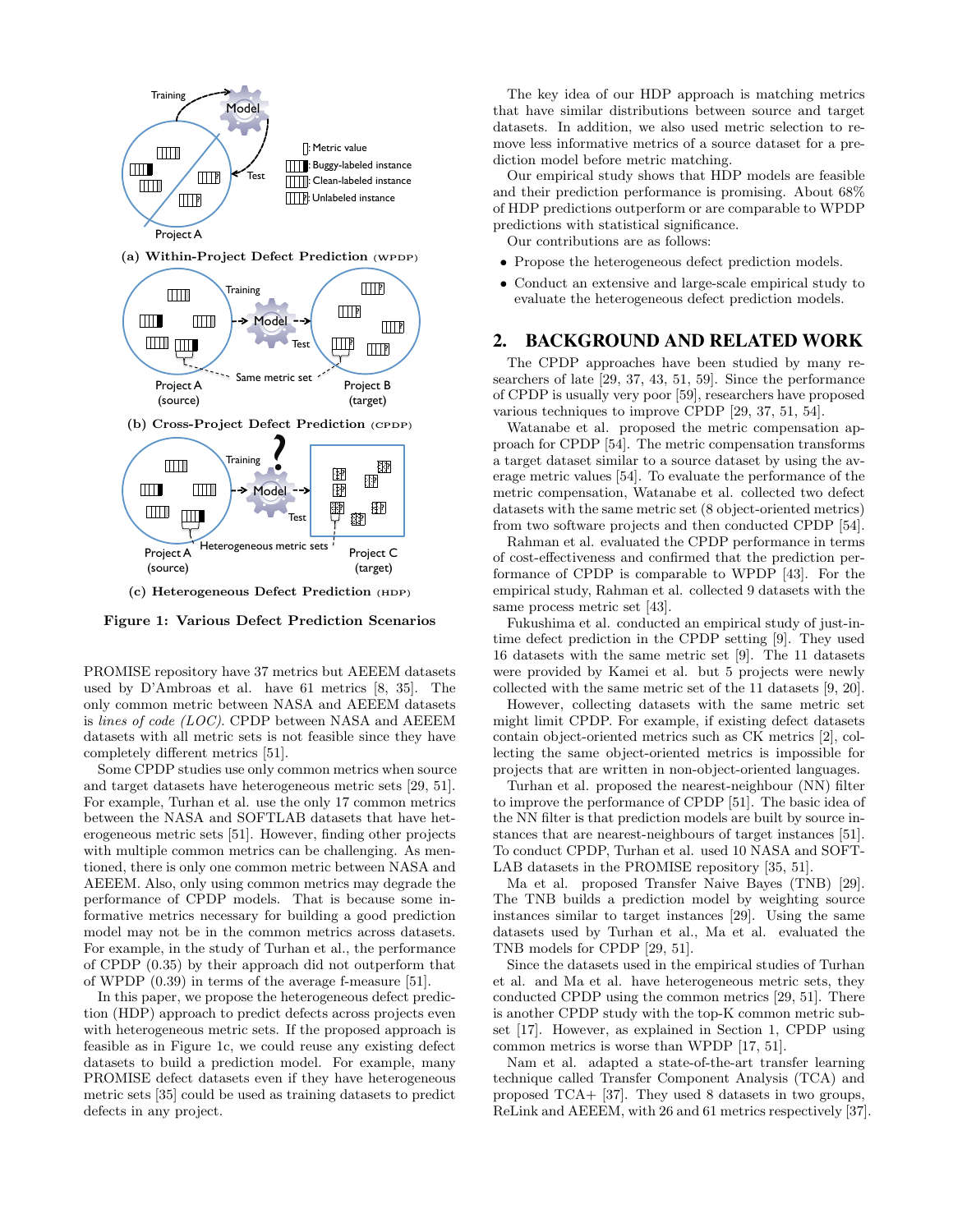However, Nam et al. could not conduct CPDP between ReLink and AEEEM because they have heterogeneous metric sets. Since the project pool with the same metric set is very limited, conducting CPDP using a project group with the same metric set can be limited as well. For example, at most 18% of defect datasets in the PROMISE repository have the same metric set [35]. In other words, we cannot directly conduct CPDP for the 18% of the defect datasets by using the remaining (82%) datasets in the PROMISE repository [35]. CPDP studies conducted by Canfora et al. and Panichella et al. use 10 Java projects only with the same metric set from the PROMISE repository [4, 35, 39]

Zhang et al. proposed the universal model for CPDP [57]. The universal model is built using 1398 projects from Source-Forge and Google code and leads to comparable prediction results to WPDP in their experimental setting [57].

However, the universal defect prediction model may be difficult to apply for the projects with heterogeneous metric sets since the universal model uses 26 metrics including code metrics, object-oriented metrics, and process metrics. In other words, the model can only be applicable for target datasets with the same 26 metrics. In the case where the target project has not been developed in object-oriented languages, a universal model built using object-oriented metrics cannot be used for the target dataset.

He et al. addressed the limitations due to heterogeneous metric sets in CPDP studies listed above [18]. Their approach, CPDP-IFS, used distribution characteristic vectors of an instance as metrics. The prediction performance of their best approach is comparable to or helpful in improving regular CPDP models [18].

However, the approach by He et al. is not compared with WPDP [18]. Although their best approach is helpful to improve regular CPDP models, the evaluation might be weak since the prediction performance of a regular CPDP is usually very poor [59]. In addition, He et al. conducted experiments on only 11 projects in 3 dataset groups [18].

We propose HDP to address the above limitations caused by projects with heterogeneous metric sets. Contrary to the study by He et al. [18], we compare HDP to WPDP, and HDP achieved better or comparable prediction performance to WPDP in about 68% of predictions. In addition, we conducted extensive experiments on 28 projects in 5 dataset groups. In Section 3, we explain our approach in detail.

## 3. APPROACH

Figure 2 shows the overview of HDP based on metric selection and metric matching. In the figure, we have two datasets, Source and Target, with heterogeneous metric sets. Each row and column of a dataset represents an instance and a metric, respectively, and the last column represents instance labels. As shown in the figure, the metric sets in the source and target datasets are not identical  $(X_1$  to  $X_4$ and  $Y_1$  to  $Y_7$  respectively).

When given source and target datasets with heterogeneous metric sets, for metric selection we first apply a feature selection technique to the source. Feature selection is a common approach used in machine learning for selecting a subset of features by removing redundant and irrelevant features [13]. We apply widely used feature selection techniques for metric selection of a source dataset as in Section 3.1 [10, 47].

After that, metrics based on their similarity such as distribution or correlation between the source and target met-



Figure 2: Heterogeneous defect prediction

rics are matched up. In Figure 2, three target metrics are matched with the same number of source metrics.

After these processes, we finally arrive at a matched source and target metric set. With the final source dataset, HDP builds a model and predicts labels of target instances.

In the following subsections, we explain the metric selection and matching in detail.

## 3.1 Metric Selection in Source Datasets

For metric selection, we used various feature selection approaches widely used in defect prediction such as gain ratio, chi-square, relief-F, and significance attribute evaluation [10, 47]. According to benchmark studies about various feature selection approaches, a single best feature selection approach for all prediction models does not exist [5, 15, 28]. For this reason, we conduct experiments under different feature selection approaches. When applying feature selection approaches, we select top 15% of metrics as suggested by Gao et al. [10]. In addition, we compare the prediction results with or without metric selection in the experiments.

## 3.2 Matching Source and Target Metrics

To match source and target metrics, we measure the similarity of each source and target metric pair by using several existing methods such as percentiles, Kolmogorov-Smirnov Test, and Spearman's correlation coefficient [30, 49]. We define the following three analyzers for metric matching:

- Percentile based matching (PAnalyzer)
- Kolmogorov-Smirnov Test based matching (KSAnalyzer)
- Spearman's correlation based matching (SCoAnalyzer)

The key idea of these analyzers is computing matching scores for all pairs between the source and target metrics. Figure 3 shows a sample matching. There are two source metrics  $(X_1 \text{ and } X_2)$  and two target metrics  $(Y_1 \text{ and } Y_2)$ . Thus, there are four possible matching pairs,  $(X_1,Y_1), (X_1,Y_2)$ ,  $(X_2,Y_1)$ , and  $(X_2,Y_2)$ . The numbers in rectangles between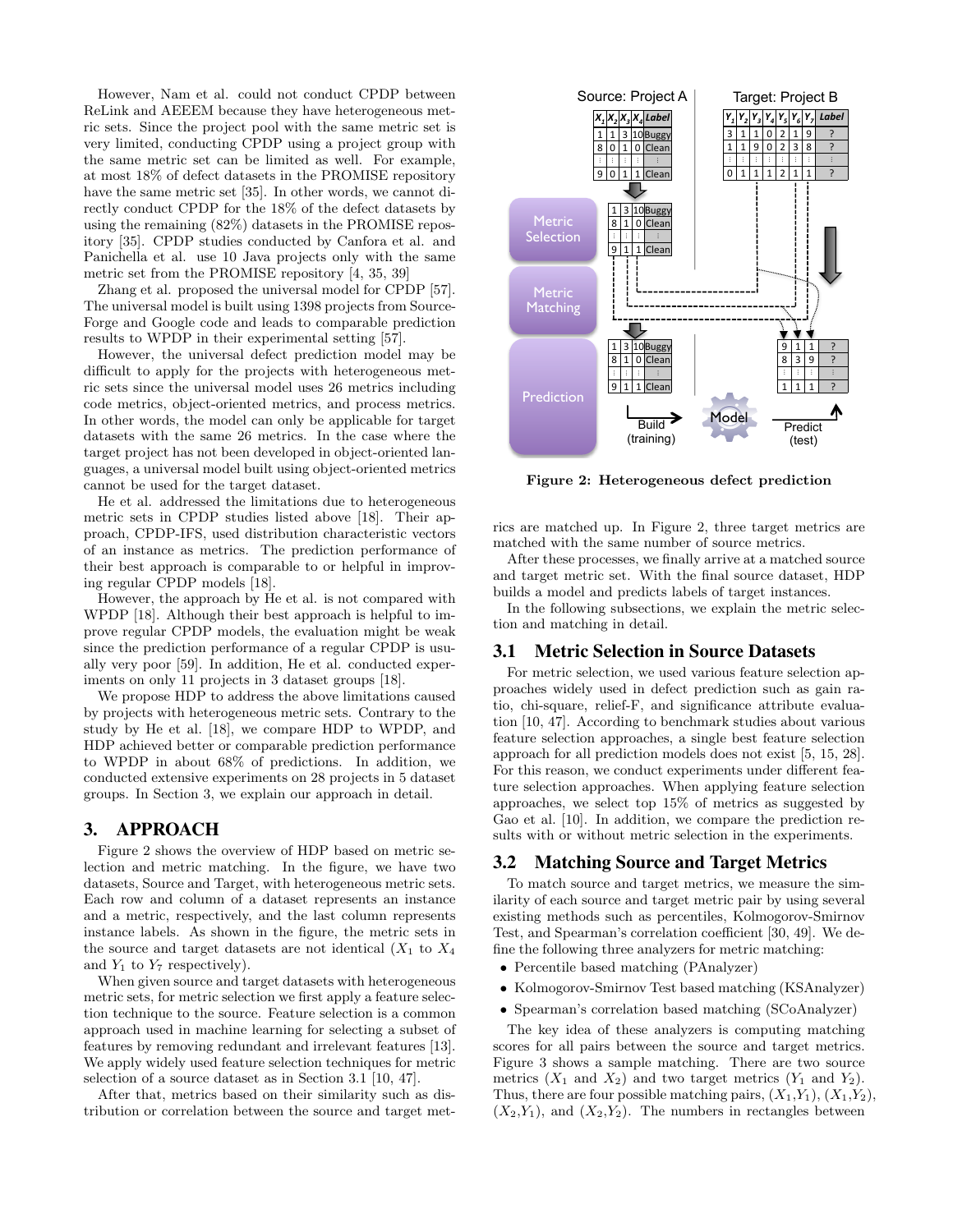

Figure 3: An example of metric matching between source and target datasets.

matched source and target metrics in Figure 3 represent matching scores computed by an analyzer. For example, the matching score between the metrics,  $X_1$  and  $Y_1$ , is 0.8.

From all pairs between the source and target metrics, we remove poorly matched metrics whose matching score is not greater than a specific cutoff threshold. For example, if the matching score cutoff threshold is 0.3, we include only the matched metrics whose matching score is greater than 0.3. In Figure 3, the edge  $(X_1,Y_2)$  in matched metrics will be excluded when the cutoff threshold is 0.3. Thus, all the candidate matching pairs we can consider include the edges  $(X_1,Y_1), (X_2,Y_2),$  and  $(X_2,Y_1)$  in this example. In Section 4, we design our empirical study under different matching score cutoff thresholds to investigate their impact on prediction.

We may not have any matched metrics based on the cutoff threshold. In this case, we cannot conduct defect prediction. In Figure 3, if the cutoff threshold is 0.9, none of the matched metrics are considered for HDP so we cannot build a prediction model for the target dataset. For this reason, we investigate target prediction coverage (i.e. what percentage of target datasets could be predicted?) in our experiments.

After applying the cutoff threshold, we used the maximum weighted bipartite matching [31] technique to select a group of matched metrics, whose sum of matching scores is highest, without duplicated metrics. In Figure 3, after applying the cutoff threshold of 0.30, we can form two groups of matched metrics without duplicated metrics. The first group consists of the edges,  $(X_1,Y_1)$  and  $(X_2,Y_2)$ , and another group consists of the edge  $(X_2,Y_1)$ . In each group, there are no duplicated metrics. The sum of matching scores in the first group is  $1.3$  (=0.8+0.5) and that of the second group is 0.4. The first group has a greater sum (1.3) of matching scores than the second one (0.4). Thus, we select the first matching group as the set of matched metrics for the given source and target metrics with the cutoff threshold of 0.30 in this example.

Each analyzer for the metric matching scores is described below.

#### *3.2.1 PAnalyzer*

PAnalyzer simply compares 9 percentiles (10th, 20th,..., 90th) of ordered values between source and target metrics.

First, we compute the difference of  $n$ -th percentiles in source and target metric values by the following equation:

$$
P_{ij}(n) = \frac{sp_{ij}(n)}{bp_{ij}(n)}\tag{1}
$$

, where  $P_{ij}(n)$  is the comparison function for *n*-th percentiles of *i*-th source and *j*-th target metrics, and  $sp_{ii}(n)$  and  $bp_{ii}(n)$ are smaller and bigger percentile values respectively at n-th percentiles of  $i$ -th source and  $j$ -th target metrics. For example, if the 10th percentile of the source metric values is 20 and that of target metric values is 15, the difference is 0.75  $(P_{ij}(10) = 15/20 = 0.75).$ 

Using this percentile comparison function, a matching score between source and target metrics is calculated by the following equation:

$$
M_{ij} = \frac{\sum_{k=1}^{9} P_{ij}(10 \times k)}{9}
$$
 (2)

, where  $M_{ij}$  is a matching score between *i*-th source and *j*-th target metrics. The best matching score of this equation is 1.0 when the values of the source and target metrics of all 9 percentiles are the same.

#### *3.2.2 KSAnalyzer*

KSAnalyzer uses a p-value from the Kolmogorov-Smirnov Test (KS-test) as a matching score between source and target metrics. The KS-test is a non-parametric two sample test that can be applicable when we cannot be sure about the normality of two samples and/or the same variance [27, 30]. Since metrics in some defect datasets used in our empirical study have exponential distributions [36] and metrics in other datasets have unknown distributions and variances, the KS-test is a suitable statistical test to compute p-values for these datasets. In statistical testing, a p-value shows the probability of whether two samples are significantly different or not. We used the KolmogorovSmirnovTest implemented in the Apache commons math library.

The matching score is:

$$
M_{ij} = p_{ij} \tag{3}
$$

, where  $p_{ij}$  is a p-value from the KS-test of *i*-th source and j-th target metrics. A p-value tends to be zero when two metrics are significantly different.

#### *3.2.3 SCoAnalyzer*

In SCoAnalyzer, we used the Spearman's rank correlation coefficient as a matching score for source and target metrics [49]. Spearman's rank correlation measures how two samples are correlated [49]. To compute the coefficient, we used the SpearmansCorrelation in the Apache commons math library. Since the size of metric vectors should be the same to compute the coefficient, we randomly select metric values from a metric vector that is of a greater size than another metric vector. For example, if the sizes of the source and target metric vectors are 110 and 100 respectively, we randomly select 100 metric values from the source metric to agree to the size between the source and target metrics. All metric values are sorted before computing the coefficient.

The matching score is as follows:

$$
M_{ij} = c_{ij} \tag{4}
$$

, where  $c_{ij}$  is a Spearman's rank correlation coefficient between  $i$ -th source and  $j$ -th target metrics.

### 3.3 Building Prediction Models

After applying metric selection and matching, we can finally build a prediction model using a source dataset with selected and matched metrics. Then, as a regular defect prediction model, we can predict defects on a target dataset with metrics matched to selected source metrics.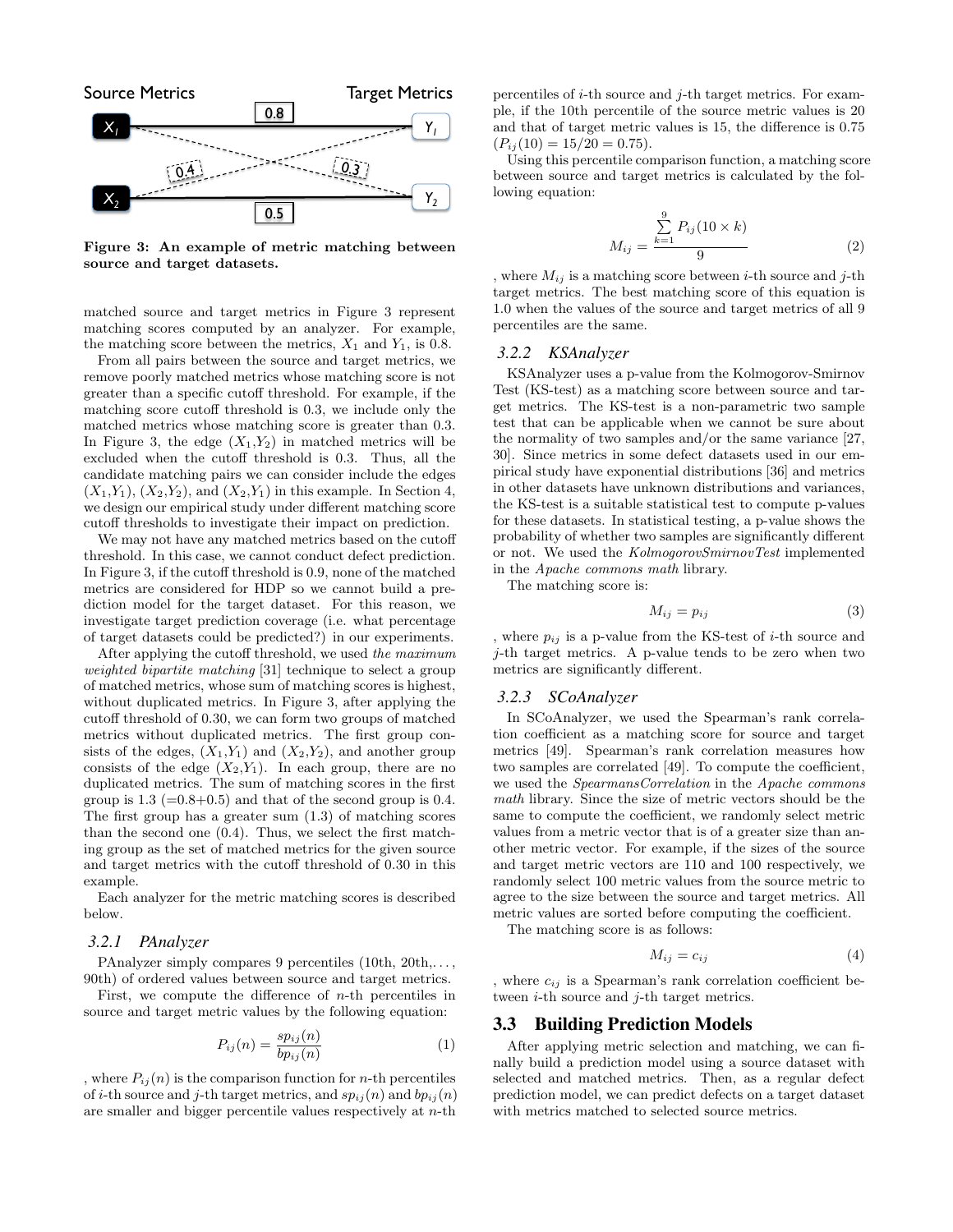Table 1: The 28 defect datasets from five groups.

|                          | <b>Dataset</b>   |                      | $#$ of instances                | $#$ of | Prediction          |  |
|--------------------------|------------------|----------------------|---------------------------------|--------|---------------------|--|
| Group                    |                  | $\overline{\rm All}$ | $\overline{\mathrm{Buggy}(\%)}$ |        | metrics Granularitv |  |
|                          | EQ.              | 325                  | 129(39.69%)                     |        |                     |  |
| <b>AEEEM</b>             | JDT              | 997                  | 206(20.66%)                     |        |                     |  |
|                          | LC               | 399                  | 64(9.26%)                       | 61     | Class               |  |
| [8, 37]                  | ML               | 1862                 | $245(13.16\%)$                  |        |                     |  |
|                          | PDE              | 1492                 | 209(14.01%)                     |        |                     |  |
| ReLink                   | Apache           | 194                  | 98(50.52%)                      |        |                     |  |
| [56]                     | Safe             | 56.                  | 22(39.29%)                      | 26     | File                |  |
|                          | ZXing            | 399                  | 118(29.57%)                     |        |                     |  |
|                          | $ant-1.3$        | 125                  | $20(16.00\%)$                   |        |                     |  |
|                          | arc              | 234                  | $27(11.54\%)$                   |        | Class               |  |
|                          | camel-1.0        | 339                  | $13(3.83\%)$                    |        |                     |  |
|                          | $poi-1.5$        | 237                  | 141(59.49%)                     |        |                     |  |
| MORPH                    | redaktor         | 176                  | $27(15.34\%)$                   | 20     |                     |  |
| [40]                     | skarbonka        | 45                   | $9(20.00\%)$                    |        |                     |  |
|                          | tomcat           | 858                  | 77(8.97%)                       |        |                     |  |
|                          | velocity-1.4     | 196                  | 147(75.00%)                     |        |                     |  |
|                          | xalan-2.4        | 723                  | $110(15.21\%)$                  |        |                     |  |
|                          | $x$ erces- $1.2$ | 440                  | $71(16.14\%)$                   |        |                     |  |
|                          | cm1              | 327                  | 42(12.84%)                      |        |                     |  |
| <b>NASA</b>              | $m$ w $1$        | 253                  | 27(10.67%)                      |        |                     |  |
| [35, 45]                 | pc1              | 705                  | 61(8.65%)                       | 37     | Function            |  |
|                          | pc3              | 1077                 | 134(12.44%)                     |        |                     |  |
|                          | pc4              | 1458                 | 178(12.21%)                     |        |                     |  |
| <b>SOFTLAB</b><br>$[51]$ | ar1              | 121                  | $9(7.44\%)$                     |        |                     |  |
|                          | ar3              | 63                   | $8(12.70\%)$                    |        |                     |  |
|                          | ar4              | 107                  | 20(18.69%)                      | 29     | Function            |  |
|                          | ar5              | 36                   | $8(22.22\%)$                    |        |                     |  |
|                          | ar6              | 101                  | 15(14.85%)                      |        |                     |  |

## 4. EXPERIMENTAL SETUP

## 4.1 Research Questions

To systematically evaluate heterogeneous defect prediction (HDP) models, we set three research questions.

- RQ1: Is heterogeneous defect prediction comparable to WPDP (Baseline1)?
- RQ2: Is heterogeneous defect prediction comparable to CPDP using common metrics (CPDP-CM, Baseline2)?
- RQ3: Is heterogeneous defect prediction comparable to CPDP-IFS (Baseline3)?

RQ1, RQ2, and RQ3 lead us to investigate whether our HDP is comparable to WPDP (Baseline1), CPDP-CM (Baseline2), and CDDP-IFS (Baseline3) [18].

## 4.2 Benchmark Datasets

We collected publicly available datasets from previous studies [8, 37, 40, 51, 56]. Table 1 lists all dataset groups used in our experiments. Each dataset group has a heterogeneous metric set as shown in the table. Prediction Granularity in the last column of the table means the prediction granularity of instances. Since we focus on the distribution or correlation of metric values when matching metrics, it is beneficial to be able to apply the HDP approach on datasets even in different granularity levels.

We used five groups with 28 defect datasets: AEEEM, ReLink, MORPH, NASA, and SOFTLAB.

AEEEM was used to benchmark different defect prediction models [8] and to evaluate CPDP techniques [18, 37]. Each AEEEM dataset consists of 61 metrics including objectoriented (OO) metrics, previous-defect metrics, entropy metrics of change and code, and churn-of-source-code metrics [8].

Datasets in ReLink were used by Wu et al. [56] to improve the defect prediction performance by increasing the quality of the defect data and have 26 code complexity metrics extracted by the Understand tool [52].

The MORPH group contains defect datasets of several open source projects used in the study about the dataset privacy issue for defect prediction [40]. The 20 metrics used in MORPH are McCabe's cyclomatic metrics, CK metrics, and other OO metrics [40].

NASA and SOFTLAB contain proprietary datasets from NASA and a Turkish software company, respectively [51]. We used five NASA datasets, which share the same metric set in the PROMISE repository [35, 45]. We used cleaned NASA datasets (DS' version) [45]. For the SOFTLAB group, we used all SOFTLAB datasets in the PROMISE repository [35]. The metrics used in both NASA and SOFTLAB groups are Halstead and McCabe's cyclomatic metrics but NASA has additional complexity metrics such as parameter count and percentage of comments [35].

Predicting defects is conducted across different dataset groups. For example, we build a prediction model by Apache in ReLink and tested the model on velocity-1.4 in MORPH  $(A\text{packet} \Rightarrow \text{velocity-1.4}).$ <sup>1</sup>

We did not conduct defect prediction across projects in the same group where datasets have the same metric set since the focus of our study is on prediction across datasets with heterogeneous metric sets. In total, we have 600 possible prediction combinations from these 28 datasets.

## 4.3 Matching Score Cutoff Thresholds

To build HDP models, we apply various cutoff thresholds for matching scores to observe how prediction performance varies according to different cutoff values. Matched metrics by analyzers have their own matching scores as explained in Section 3. We apply different cutoff values (0.05 and 0.10,  $(0.20,\ldots,0.90)$  for the HDP models. If a matching score cutoff is 0.50, we remove matched metrics with the matching score  $\leq$  0.50 and build a prediction model with matched metrics with the score  $> 0.50$ . The number of matched metrics varies by each prediction combination. For example, when using KSAnalyzer with the cutoff of 0.05, the number of matched metrics is four in cm1⇒ar5 while that is one in ar6⇒pc3. The average number of matched metrics also varies by analyzers and cutoff values; 4 (PAnalyzer), 2 (KS-Analyzer), and 5 (SCoAnalyzer) in the cutoff of 0.05 but 1 (PAnalyzer), 1 (KSAnalyzer), and 4 (SCoAnalyzer) in the cutoff of 0.90 on average.

#### 4.4 Baselines

We compare HDP to three baselines: WPDP (Baseline1), CPDP using common metrics (CPDP-CM) between source and target datasets (Baseline2), and CPDP-IFS (Baseline3).

We first compare HDP to WPDP. Comparing HDP to WPDP will provide empirical evidence of whether our HDP models are applicable in practice.

We conduct CPDP using only common metrics (CPDP-CM) between source and target datasets as in previous CPDP studies [18, 29, 51]. For example, AEEEM and MORPH have OO metrics as common metrics so we use them to build prediction models for datasets between AEEEM and MORPH. Since using common metrics has been adopted to address the limitation on heterogeneous metric sets in previous CPDP studies [18, 29, 51], we set CPDP-CM as a baseline to evaluate our HDP models. The number of matched metrics varies across the dataset group. Between AEEEM

<sup>&</sup>lt;sup>1</sup>Hereafter a rightward arrow  $(\Rightarrow)$  denotes a prediction combination.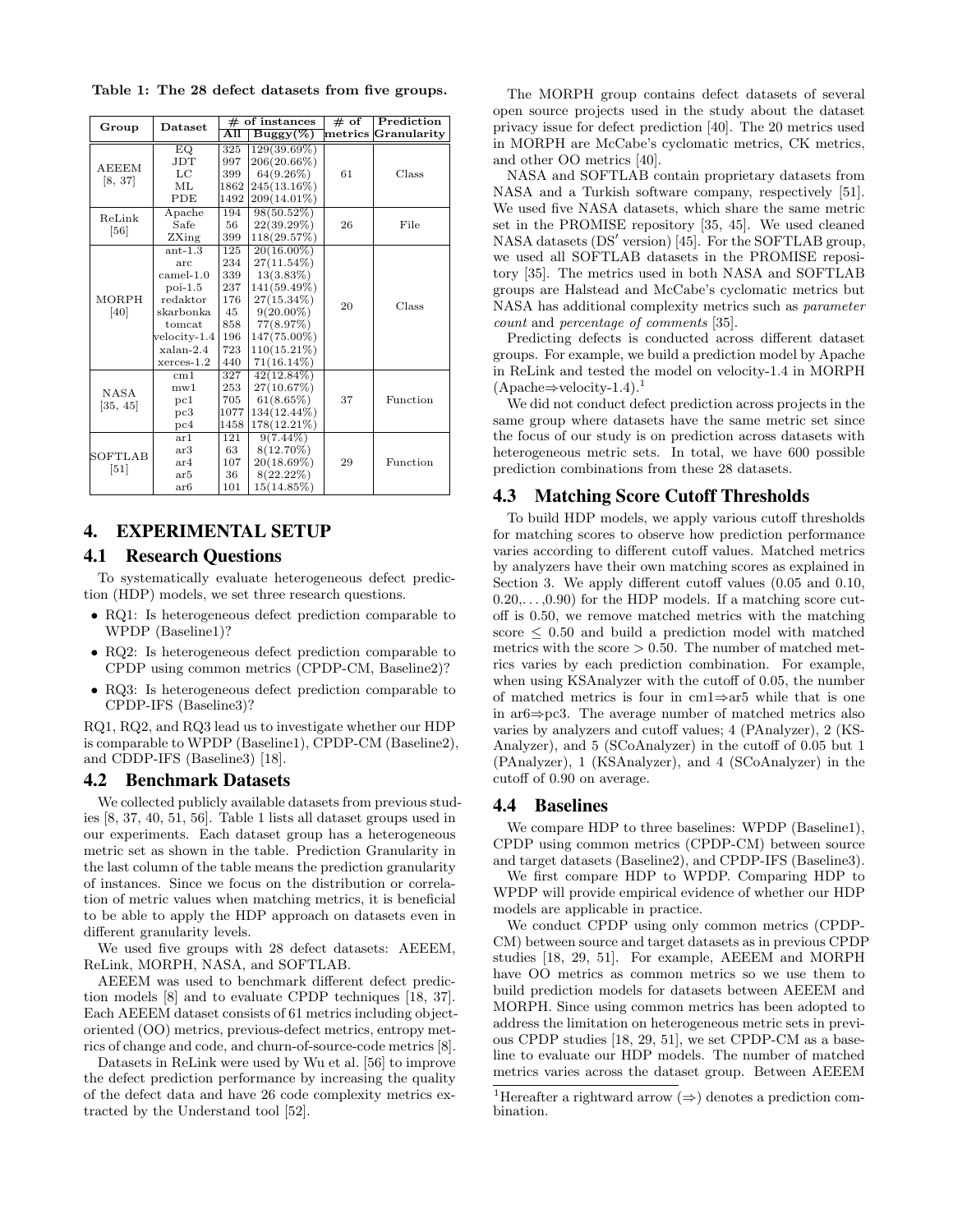and ReLink, only one common metric exists, LOC. NASA and SOFTLAB have 28 common metrics. On average, the number of common metrics in our datasets are about five.

We include CPDP-IFS proposed by He et al. as a baseline [18]. CPDP-IFS enables defect prediction on projects with heterogeneous metric sets (Imbalanced Feature Sets) by using the 16 distribution characteristics of values of each instance such as mode, median, mean, harmonic mean, minimum, maximum, range, variation ratio, first quartile, third quartile, interquartile range, variance, standard deviation, coefficient of variance, skewness, and kurtosis [18]. The 16 distribution characteristics are used as features to build a prediction model.

## 4.5 Experimental Design

For the machine learning algorithm, we use Logistic regression, which is widely used for both WPDP and CPDP studies [34, 37, 46, 59]. We use Logistic regression implemented in Weka with default options [14].

For WPDP, it is necessary to split datasets into training and test sets. We use 50:50 random splits, which are widely used in the evaluation of defect prediction models [22, 37, 41]. For the 50:50 random splits, we use one half of the instances for training a model and the rest for test (round 1). In addition, we use the two splits in a reverse way, where we use the previous test set for training and the previous training set for test (round 2). We repeat these two rounds 500 times, i.e. 1000 tests, since there is a randomness in selecting instances for each split [1]. Simply speaking, we repeat the two-fold cross validation 500 times.

For CPDP-CM, CPDP-IFS, and HDP, we build a prediction model by using a source dataset and test the model on the same test splits used in WPDP. Since there are 1000 different test splits for a within-project prediction, the CPDP-CM, CPDP-IFS, and HDP models are tested on 1000 different test splits as well.

#### 4.6 Measures

To evaluate the prediction performance, we use the area under the receiver operating characteristic curve (AUC). The AUC is known as a useful measure for comparing different models and is widely used because AUC is unaffected by class imbalance as well as being independent from the cutoff probability (prediction threshold) that is used to decide whether an instance should be classified as positive or negative [12, 25, 43, 48]. Mende confirmed that it is difficult to compare the defect prediction performance reported in the defect prediction literature since prediction results come from the different cutoffs of prediction thresholds [33]. However, the receiver operating characteristic curve is drawn by both the true positive rate (recall) and the false positive rate on various prediction threshold values. The higher AUC represents better prediction performance and the AUC of 0.5 means the performance of a random predictor [43].

To compare HDP by our approach to baselines, we also use the Win/Tie/Loss evaluation, which is used for performance comparison between different experimental settings in many studies [23, 26, 53]. As we repeat the experiments 1000 times for a target project dataset, we conduct the Wilcoxon signed-rank test  $(p<0.05)$  for all AUC values in baselines and HDP [55]. If an HDP model for the target dataset outperforms a corresponding baseline result after the statistical test, we mark this HDP model as a 'Win'. In a similar way,

Table 2: Comparison results among WPDP, CPDP-CM, CPDP-IFS, and HDP by KSAnalyzer with the cutoff of 0.05 in a median AUC.

| Target                 | <b>WPDP</b><br>Baseline1) | CPDP-CM CPDP-IFS<br>(Baseline2) | (Baseline3) | HDP<br>KSAnalyzer<br>$cutoff = 0.05$ |
|------------------------|---------------------------|---------------------------------|-------------|--------------------------------------|
| EQ.                    | 0.583                     | 0.776                           | 0.461       | 0.783                                |
| <b>JDT</b>             | 0.795                     | 0.781                           | 0.543       | 0.767                                |
| LC                     | 0.575                     | 0.636                           | 0.584       | 0.655                                |
| $\overline{\text{ML}}$ | 0.734                     | 0.651                           | 0.557       | $0.692*$                             |
| <b>PDE</b>             | 0.684                     | 0.682                           | 0.566       | 0.717                                |
| Apache                 | 0.714                     | 0.689                           | 0.635       | $0.717*$                             |
| Safe                   | 0.706                     | 0.749                           | 0.616       | $0.818*$                             |
| Zxing                  | 0.605                     | 0.619                           | 0.530       | $0.650*$                             |
| $ant-1.3$              | 0.609                     | 0.590                           | 0.500       | 0.835                                |
| arc                    | 0.670                     | 0.611                           | 0.523       | 0.701                                |
| $camel-1.0$            | 0.550                     | 0.590                           | 0.500       | 0.639                                |
| $poi-1.5$              | 0.707                     | 0.676                           | 0.606       | 0.701                                |
| redaktor               | 0.744                     | 0.500                           | 0.500       | 0.537                                |
| skarbonka              | 0.569                     | 0.736                           | 0.528       | $0.694*$                             |
| tomcat                 | 0.778                     | 0.746                           | 0.640       | 0.818                                |
| velocity-1.4           | 0.725                     | 0.609                           | 0.500       | 0.391                                |
| $xalan-2.4$            | 0.755                     | 0.658                           | 0.499       | 0.751                                |
| $x$ erces-1.2          | 0.624                     | 0.453                           | 0.500       | 0.489                                |
| cm1                    | 0.653                     | 0.622                           | 0.551       | $0.717*$                             |
| $m\overline{w1}$       | 0.612                     | 0.584                           | 0.614       | 0.727                                |
| pc1                    | 0.787                     | 0.675                           | 0.564       | $0.752*$                             |
| pc3                    | 0.794                     | 0.665                           | 0.500       | $0.738*$                             |
| pc4                    | 0.900                     | 0.773                           | 0.589       | $0.682*$                             |
| ar1                    | 0.582                     | 0.464                           | 0.500       | $0.734*$                             |
| ar3                    | 0.574                     | 0.862                           | 0.682       | $0.823*$                             |
| ar4                    | 0.657                     | 0.588                           | 0.575       | $0.816*$                             |
| ar5                    | 0.804                     | 0.875                           | 0.585       | $0.911*$                             |
| ar6                    | 0.654                     | 0.611                           | 0.527       | 0.640                                |
| All.                   | 0.657                     | 0.636                           | 0.555       | $0.724*$                             |

we mark an HDP model as a 'Loss' when the results of a baseline outperforms that of our HDP approach with statistical significance. If there is no difference between a baseline and HDP with statistical significance, we mark this case as a 'Tie'. Then, we count the number of wins, ties, and losses for HDP models. By using the Win/Tie/Loss evaluation, we can investigate how many HDP predictions it will take to improve baseline approaches.

#### 5. RESULTS

In this section, we report the experimental results of the HDP approach by significance attribute selection for metric selection and KSAnalyzer with the cutoff threshold of 0.05.

Among different metric selections, significance attribute selection led to the best prediction performance overall. In terms of analyzers, KSAnalyzer led to the best prediction performance. Since the KSAnalyzer is based on the p-value of a statistical test, we chose a cutoff of 0.05 which is a commonly accepted significance level in the statistical test [7].

#### 5.1 Comparison Result with Baselines

Table 2 shows the prediction performance (a median AUC) of baselines and HDP by KSAnalyzer with the cutoff of 0.05, for each target as well as all targets (the last row in the table). Baseline1 represents the WPDP results of a target project and Baseline2 shows the CPDP results using common metrics (CPDP-CM) between source and target projects. Baseline3 shows the results of CPDP-IFS proposed by He et al. [18]. The last column shows the HDP results by KSAnalyzer with the cutoff of 0.05. If there are better results between Baseline1 and our approach with statistical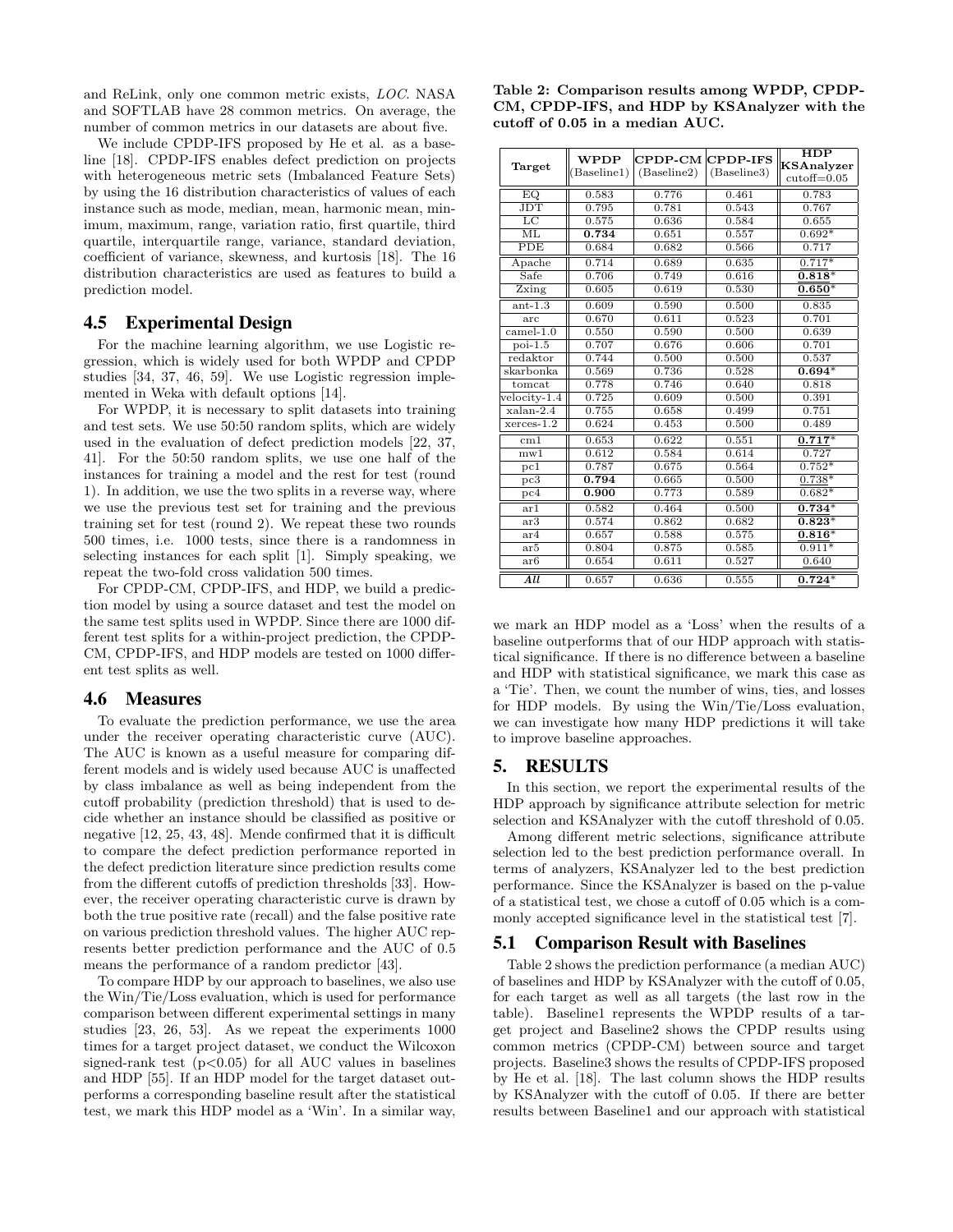| Source         | WPDP<br>$(Baseline1)$ $(Baseline2)$ $(Baseline3)$ $KS,0.05$ | CPDP-CM CPDP-IFS |       | <b>HDP</b> | Target<br>Coverage<br>of HDP |
|----------------|-------------------------------------------------------------|------------------|-------|------------|------------------------------|
| <b>AEEEM</b>   | 0.654                                                       | 0.736            | 0.528 | $0.739*$   | 48%                          |
| ReLink         | 0.654                                                       | 0.665            | 0.500 | $0.702*$   | 88%                          |
| <b>MORPH</b>   | 0.657                                                       | 0.667            | 0.590 | $ 0.736*$  | 100%                         |
| <b>NASA</b>    | 0.654                                                       | 0.527            | 0.500 | $0.734*$   | 52%                          |
| <b>SOFTLAB</b> | 0.695                                                       | 0.612            | 0.554 | $0.708*$   | 100%                         |

Table 3: Median AUCs of baselines and HDP in KSAnalyzer (cutoff=0.05) by each source group.

significance (Wilcoxon signed-rank test [55],  $p<0.05$ ), the better AUC values are in bold font as shown in Table 2. Between Baseline2 and our approach, better AUC values with statistical significance are underlined in the table. Between Baseline3 and our approach, better AUC values with statistical significance are shown with an asterisk (\*).

We observed the following results about RQ1:

- In 25 out of 28 targets, HDP by KSAnalyzer with the cutoff of 0.05 leads to better or comparable results against WPDP with statistical significance. (The WPDP results in only ML, pc3, and pc4 are in bold font.)
- HDP by KSAnalyzer with the cutoff of 0.05 outperforms WPDP with statistical significance when considering results from all targets (All in the last row in the table) together in our experimental settings.

The following results are related to RQ2:

- HDP by KSAnalyzer with the cutoff of 0.05 leads to better or comparable results to CPDP-CM with statistical significance. (no underlines in CPDP-CM of Table 2)
- HDP by KSAnalyzer with the cutoff of 0.05 outperforms CPDP-CM with statistical significance when considering results from All targets in our experimental settings.

In terms of RQ3, we observed the following results:

- HDP by KSAnalyzer with the cutoff of 0.05 leads to better or comparable results to CPDP-IFS with statistical significance. (no asterisks in CPDP-IFS of Table 2)
- HDP by KSAnalyzer with the cutoff of 0.05 outperforms CPDP-IFS with statistical significance when considering results from All targets in our experimental settings.

## 5.2 Target Prediction Coverage

Target prediction coverage shows how many target projects can be predicted by the HDP models. If there are no feasible prediction combinations for a target because of there being no matched metrics between source and target datasets, it might be difficult to use an HDP model in practice.

For target prediction coverage, we analysed our HDP results by KSAnalyzer with the cutoff of 0.05 by each source group. For example, after applying metric selection and matching, we can build a prediction model by using EQ in AEEEM and predict each of 23 target projects in four other dataset groups. However, because of the cutoff value, some predictions may not be feasible. For example, EQ⇒Apache was not feasible because there are no matched metrics whose matching scores are greater than 0.05. Instead, another source dataset, JDT, in AEEEM has matched metrics to Apache. In this case, we consider the source group, AEEEM, covered Apache. In other words, if any dataset in a source group can be used to build an HDP model for a target, we count the target prediction is as covered.

Table 3 shows the median AUCs and prediction target coverage. The median AUCs were computed by the AUC values of the feasible HDP predictions and their corresponding predictions of WPDP, CPDP-CM, and CPDP-IFS. We conducted the Wilcoxon signed-rank test on results between WPDP and baselines [55]. Like Table 2, better results between baselines and our approach with statistical significance are in bold font, underlined, and/or with asterisks.

First of all, in each source group, we could observe HDP outperforms or is comparable to WPDP with statistical significance. For example, target projects were predicted by some projects in ReLink and the median AUC for HDP by KSAnalyzer is 0.702 while that of WPDP is 0.654. In addition, HDP by KSAnalyzer also outperforms or had a comparable prediction performance against CPDP-CM. There are no better results in CPDP-CM than those in HDP by KSAnalyzer with statistical significance (no underlined results in third column in Table 3). In addition, HDP by KSAbalyzer outperforms CPDP-IFS in all source groups.

The target prediction coverage in the MORPH and SOFT-LAB groups yielded 100% as shown in Table 3. This implies our HDP models may conduct defect prediction with high target coverage even using datasets which only appear in one source group. AEEEM, ReLink, and NASA groups have  $48\%, 88\%, \text{ and } 52\%$  respectively since some prediction combinations do not have matched metrics because of low matching scores  $(\leq 0.05)$ . Thus, some prediction combinations using matched metrics with low matching scores can be automatically excluded. In this sense, our HDP approach follows a similar concept to the two-phase prediction model [21]: (1) checking prediction feasibility between source and target datasets, and (2) predicting defects.

#### 5.3 Win/Tie/Loss Results

To investigate our performance evaluation in detail, we report the Win/Tie/Loss results of HDP by KSAnalyzer with the cutoff of 0.05 against WPDP (Baseline1), CPDP-CM (Baseline2), and CPDP-IFS (Baseline3) in Table 4.

KSAnalyzer with the cutoff of 0.05 conducted 222 out of 600 prediction combinations since 378 combinations do not have any matched metrics because of the cutoff threshold. In Table 4, the target dataset, EQ, was predicted in four prediction combinations and our approach, HDP, outperforms Baseline1 and Baseline3 in the four combinations (i.e. 4 Wins). However, HDP outperforms Baseline2 in only two combinations of the target, EQ (2 Wins).

Against Baseline1, the six targets such as EQ, Zxing, skarbonka, tomcat, ar3, and ar4 have only Win results. In other words, defects in those six targets could be predicted better by other source projects using HDP models by KSAnalyzer compared to WPDP models.

However, the eight targets such as JDT, ML, redaktor, velocity-1.4, xalan-2.4, xerces-1.2, pc3, and pc4 have no Wins at all against Baseline1. In addition, other targets still have Losses even though they have Win or Tie results.

Overall, the numbers of Win and Tie results are 147 and 3 respectively out of all of the 222 prediction combinations. This means that about 67.6% of prediction combinations by our HDP models achieve better or comparable prediction performance than those in WPDP.

The Win/Tie/Loss results against Baseline2 and Baseline3 show a similar trend. The HDP results in the 161 (72.5%) out of 222 prediction combinations show HDP out-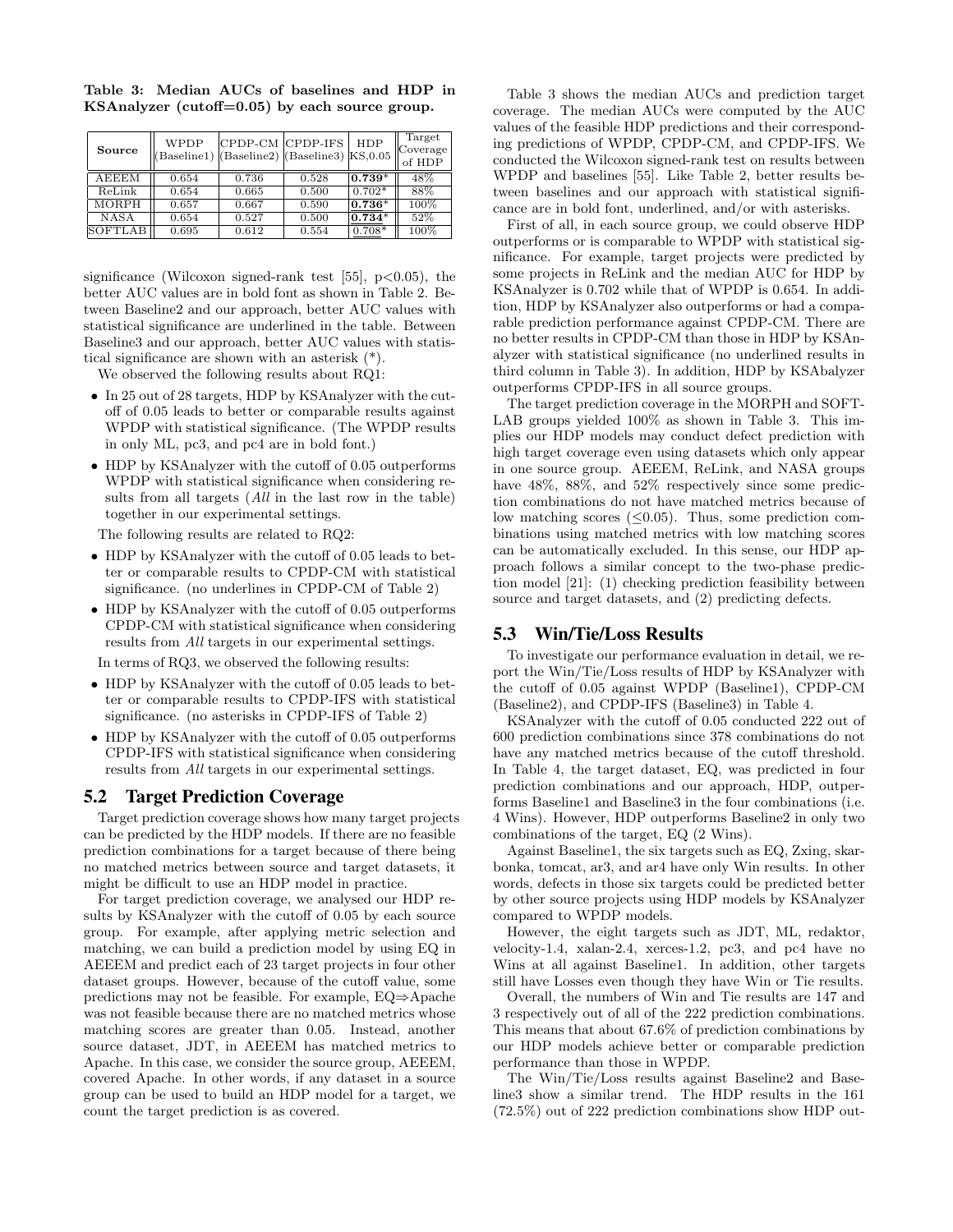Table 4: Win/Tie/Loss results of HDP by KS-Analyzer (cutoff=0.05) against WPDP (Baseline1), CPDP-CM (Baseline2), and CPDP-IFS (Baseline3).

|                         | Against                 |                |                           |                           |                |                |                                |                |                           |  |  |
|-------------------------|-------------------------|----------------|---------------------------|---------------------------|----------------|----------------|--------------------------------|----------------|---------------------------|--|--|
| Target                  |                         | $\rm WPDF$     |                           | $CPDP$ - $CM$             |                |                | <b>CPDP-IFS</b>                |                |                           |  |  |
|                         | (Baseline1)             |                |                           |                           | (Baseline2)    |                | (Baseline3)                    |                |                           |  |  |
|                         | $\overline{\text{Win}}$ | Tie            | Loss                      | $\overline{\text{Win}}$   | Tie            | Loss           | $\overline{\text{Win}}$        | Tie            | Loss                      |  |  |
| $\overline{EQ}$         | $\overline{4}$          | $\overline{0}$ | $\overline{0}$            | $\overline{2}$            | $\overline{2}$ | $\overline{0}$ | $\overline{4}$                 | $\overline{0}$ | $\overline{0}$            |  |  |
| $\overline{\text{JDT}}$ | $\Omega$                | $\Omega$       | $\overline{5}$            | $\overline{\overline{3}}$ | $\Omega$       | $\overline{2}$ | $\overline{5}$                 | $\Omega$       | $\Omega$                  |  |  |
| $_{\rm LC}$             | $\overline{6}$          | $\overline{0}$ | $\overline{1}$            | 3                         | $\overline{3}$ | $\overline{1}$ | $\overline{3}$                 | $\overline{1}$ | $\overline{3}$            |  |  |
| $\overline{\text{ML}}$  | $\overline{0}$          | $\overline{0}$ | 6                         | $\overline{4}$            | $\overline{2}$ | $\overline{0}$ | 6                              | $\overline{0}$ | $\overline{0}$            |  |  |
| PDE                     | $\overline{3}$          | $\overline{0}$ | $\overline{2}$            | $\overline{2}$            | $\overline{0}$ | $\overline{3}$ | $\overline{5}$                 | $\overline{0}$ | $\overline{0}$            |  |  |
| Apache                  | 6                       | $\Omega$       | 5                         | 8                         | $\overline{1}$ | $\overline{2}$ | 9                              | $\Omega$       | $\overline{2}$            |  |  |
| Safe                    | $\overline{14}$         | $\overline{0}$ | $\overline{3}$            | $\overline{12}$           | $\overline{0}$ | $\overline{5}$ | $\overline{15}$                | $\overline{0}$ | $\overline{2}$            |  |  |
| Zxing                   | 8                       | $\Omega$       | $\overline{0}$            | 6                         | $\overline{0}$ | $\overline{2}$ | 7                              | $\Omega$       | $\overline{1}$            |  |  |
| $ant-1.3$               | $\overline{6}$          | $\overline{0}$ | $\overline{1}$            | $\overline{6}$            | $\overline{0}$ | $\overline{1}$ | $\overline{5}$                 | $\overline{0}$ | $\overline{2}$            |  |  |
| arc                     | 3                       | $\overline{1}$ | $\overline{0}$            | 3                         | $\overline{0}$ | ī              | $\overline{4}$                 | $\Omega$       | $\overline{0}$            |  |  |
| $camel-1.0$             | $\overline{3}$          | $\overline{0}$ | $\overline{2}$            | $\overline{3}$            | $\overline{0}$ | $\overline{2}$ | $\overline{4}$                 | $\overline{0}$ | 1                         |  |  |
| $poi-1.5$               | $\overline{2}$          | $\overline{0}$ | $\overline{2}$            | $\overline{3}$            | $\overline{0}$ | $\overline{1}$ | $\overline{2}$                 | $\overline{0}$ | $\overline{2}$            |  |  |
| redaktor                | $\overline{0}$          | $\overline{0}$ | $\overline{4}$            | $\overline{2}$            | $\overline{0}$ | $\overline{2}$ | $\overline{\overline{3}}$      | $\overline{0}$ | $\overline{1}$            |  |  |
| skarbonka               | $\overline{11}$         | $\overline{0}$ | $\overline{0}$            | $\overline{4}$            | $\overline{0}$ | 7              | $\overline{9}$                 | $\overline{0}$ | $\overline{2}$            |  |  |
| tomcat                  | $\overline{2}$          | $\overline{0}$ | $\overline{0}$            | $\overline{1}$            | $\mathbf{1}$   | $\overline{0}$ | $\overline{2}$                 | $\overline{0}$ | $\overline{0}$            |  |  |
| $velocity-1.4$          | $\overline{0}$          | $\overline{0}$ | $\overline{3}$            | $\overline{0}$            | $\overline{0}$ | $\overline{3}$ | $\overline{0}$                 | $\overline{0}$ | $\overline{3}$            |  |  |
| $xalan-2.4$             | $\overline{0}$          | $\Omega$       | $\overline{1}$            | $\overline{1}$            | $\overline{0}$ | $\overline{0}$ | $\overline{1}$                 | $\overline{0}$ | $\overline{0}$            |  |  |
| $x$ erces- $1.2$        | $\overline{0}$          | $\overline{0}$ | $\overline{\overline{3}}$ | $\overline{\overline{3}}$ | $\overline{0}$ | $\Omega$       | $\overline{1}$                 | $\overline{0}$ | $\overline{2}$            |  |  |
| cm1                     | 7                       | 1              | $\overline{2}$            | 8                         | $\Omega$       | $\overline{2}$ | 9                              | $\Omega$       | 1                         |  |  |
| mwt                     | $\overline{5}$          | $\overline{0}$ | ī                         | $\overline{4}$            | $\overline{0}$ | $\overline{2}$ | $\overline{4}$                 | $\overline{0}$ | $\overline{2}$            |  |  |
| pc1                     | $\overline{1}$          | $\overline{0}$ | 5                         | 5                         | $\overline{0}$ | $\overline{1}$ | $\overline{6}$                 | $\overline{0}$ | $\overline{0}$            |  |  |
| $pc\overline{3}$        | $\overline{0}$          | $\overline{0}$ | 7                         | 7                         | $\overline{0}$ | $\overline{0}$ | 7                              | $\overline{0}$ | $\overline{0}$            |  |  |
| pc4                     | $\overline{0}$          | $\overline{0}$ | 7                         | $\overline{2}$            | $\overline{0}$ | $\overline{5}$ | 7                              | $\overline{0}$ | $\overline{0}$            |  |  |
| ar1                     | 14                      | $\Omega$       | $\overline{1}$            | 14                        | $\overline{0}$ | $\mathbf{1}$   | $\overline{11}$                | $\overline{0}$ | $\overline{4}$            |  |  |
| ar3                     | 15                      | $\overline{0}$ | $\overline{0}$            | $\overline{5}$            | $\overline{0}$ | 10             | $\overline{10}$                | $\overline{2}$ | $\overline{3}$            |  |  |
| ar4                     | 16                      | $\overline{0}$ | $\overline{0}$            | 14                        | $\overline{1}$ | $\overline{1}$ | 15                             | $\overline{0}$ | $\overline{1}$            |  |  |
| ar5                     | 14                      | $\overline{0}$ | $\overline{4}$            | 14                        | $\overline{0}$ | $\overline{4}$ | $\overline{16}$                | $\overline{0}$ | $\overline{2}$            |  |  |
| ar6                     | 7                       | ī              | 7                         | 8                         | $\overline{4}$ | 3              | 12                             | $\overline{0}$ | $\overline{\overline{3}}$ |  |  |
|                         | 147                     | $\overline{3}$ | $\overline{72}$           | 147                       | 14             | 61             | 182                            | $\overline{3}$ | 37                        |  |  |
| Total                   | $66.2\%$                | 1.4%           |                           | 32.4% 66.2%               |                |                | $6.3\%$ 27.5% 82.0% 1.3% 16.7% |                |                           |  |  |

performs and is comparable to CPDP-CM. Against Baseline3, 185 (83.3%) predction combinations are Win or Tie results.

The Win/Tie/Loss results show that with our HDP model by KSAnalyzer there is a higher possibility of getting a better prediction performance.

However, there are still about 32% Loss results against WPDP. In Section 6, we discuss and analyze why Loss results happen.

## 6. DISCUSSION

## 6.1 Why Matched Metric Works?

In Figure 4, we use box plots to represent distributions of matched metrics. The gray, black, and white box plots shows distributions of matched metrics in all, buggy, and clean instances respectively. The three box plots on the lefthand side represent distributions of a source metric while the three box plots on the right-hand side represent those of a target metric. The bottom and top of the boxes represent the first and third quartiles respectively. The solid horizontal line in a box represents the median value in each distribution. Black points in the figure are outliers.

Figure 4 explains how the prediction combination of ant-1.3⇒ar5 can have a high AUC, 0.946. Suppose that a simple model predicts that an instance is buggy when the metric value of the instance is more than 40 in the case of Figure 4. In both datasets, approximately 75% or more buggy and clean instances will be predicted correctly. In Figure 4,



Figure 4: Distribution of metrics (matching score=0.91) from ant-1.3⇒ar5 (AUC=0.946).



Figure 5: Distribution of metrics (matching score=0.45) from Safe⇒velocity-1.4 (AUC=0.391).

the matched metrics in ant-1.3⇒ar5 are the response for class (RFC: number of methods invoked by a class) [6] and the number of unique operands (*unique\_operands*) [16], respectively. The RFC and unique operands are not the same metric so it might look like an arbitrary matching. However, they are matched based on their similar distributions as shown in Figure 4. Typical defect prediction metrics have tendencies in which higher complexity causes more bugproneness [8, 36, 42]. In Figure 4, instances with higher values of RFC and unique operands have the tendency to be more bug-prone. For this reason, the model using the matched metrics could achieve such a high AUC (0.938). We could observe this bug-prone tendency in other Win results. Since matching metrics is based on similarity of source and target metric distributions, HDP also addresses several issues related to a dataset shift such as the covariate shift and domain shift discussed by Turhan [50].

Some prediction combinations have Loss results in Table 4. We investigated matched metrics in these prediction combinations. In velocity-1.4 of Table 4, all results are Loss. Thus, as a representative loss result, we discuss the prediction combination, Safe⇒velocity-1.4, whose AUC is 0.391.

As observed, Loss results were usually caused by different tendencies of bug-proneness between source and target metrics. Figure 5 shows how the bug-prone tendencies of source and target metrics are different. Interestingly, the matched source and target metric by the KSAnalyzer is the same as  $LOC$  (*CountLineCode* and *loc*) in both. As we observe in the figure, the median of buggy instance values of the source metric is higher than that of clean instances in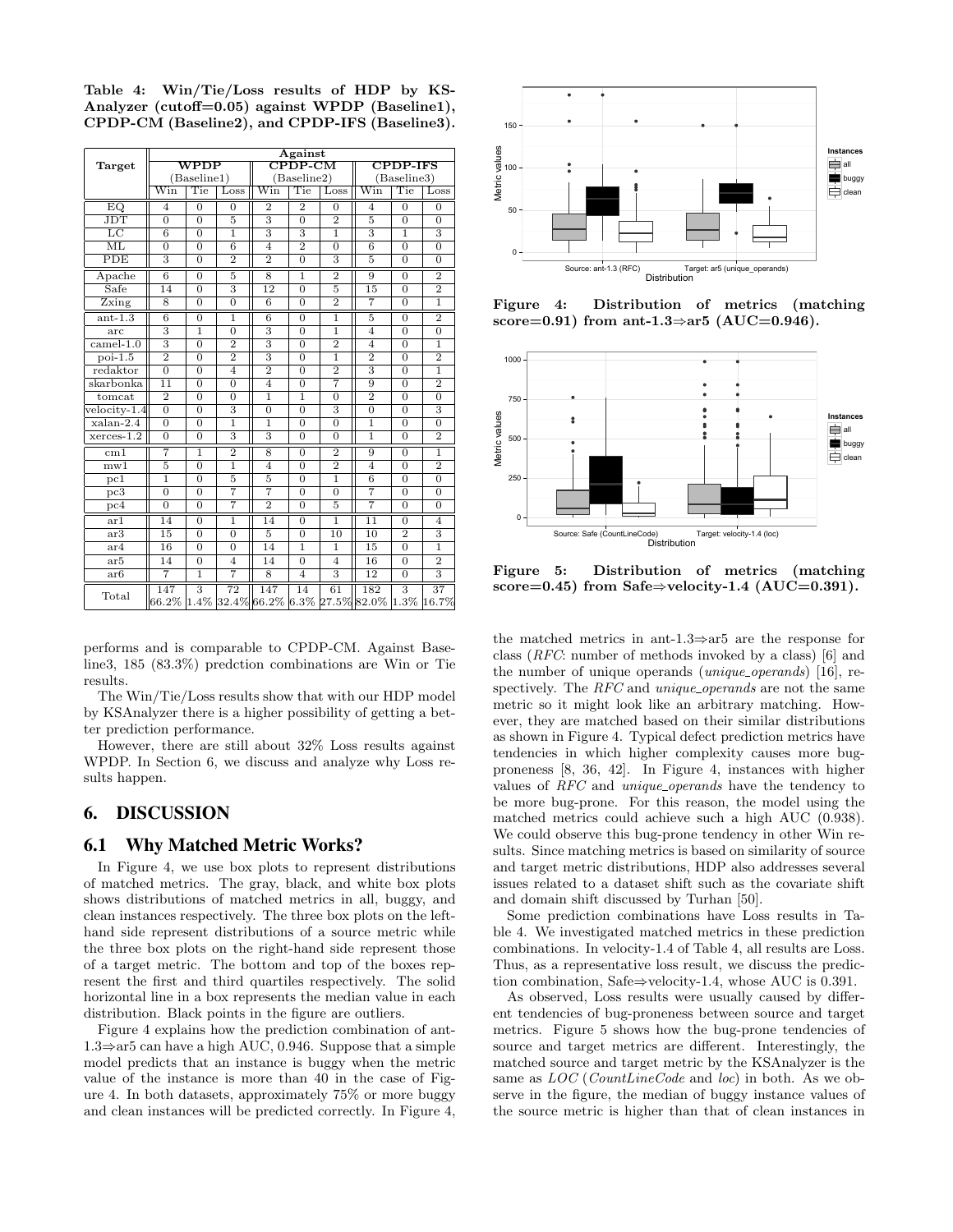|              |       | <b>HDP</b>    |                             |               |                   |                  |                      |
|--------------|-------|---------------|-----------------------------|---------------|-------------------|------------------|----------------------|
| Approach     | WPDP  |               | $\overline{\text{CPDP-CM}}$ |               | <b>CPDP-IFS</b>   |                  |                      |
|              |       | $AUC$ Win%    |                             |               | AUC Win% AUC Win% |                  | $\overline{\rm AUC}$ |
| Gain Ratioll |       | $0.657$ 63.7% |                             | $0.645$ 63.2% |                   | $0.536$   80.2\% | 0.720                |
| Chi-Squarell | 0.657 | $ 64.7\% $    | 0.651                       | 66.4%         | 0.556             | $182.3\%$        | 0.727                |
| Significance | 0.657 | 166.2%        | 0.636                       | $66.2\%$      | 0.553             | $182.0\%$        | 0.724                |
| Relief-F     | 0.670 | 57.0%         | 0.657                       | 63.1%         | 0.543             | 80.5%            | 0.709                |
| None         | 0.657 | 47.3%         | 0.624                       | $50.3\%$      | 0.536             | 66.3%            | 0.663                |

Table 5: Prediction performance (a median AUC and % of Win) in different metric selections.

that the more LOC implies the higher bug-proneness in the case of Safe. However, the median of buggy instance values in a target metric is lower than that of clean instance values in that the less LOC implies the higher bug-proneness in velocity-1.4. This inconsistent tendency of bug-proneness between the source and target metrics could degrade the prediction performance although they are the same metric.

We regard the matching that has an inconsistent bugprone tendency between source and target metrics as a noisy metric matching. We could observe this kind of noisy metric matching in prediction combinations in other Loss results.

However, it is very challenging to filter out the noisy metric matching since we cannot know labels of target instances in advance. If we could design a filter for the noisy metric matching, the Loss results would be minimized. Thus, designing a new filter to mitigate these Loss results is an interesting problem to address. Investigating this new filter for the noisy metric matching will remain as future work.

Figure 5 also explains why CPDP-CM did not show reasonable prediction performance. Although the matched metrics are same as LOC, its bug-prone tendency is inconsistent. Thus, this matching using the common metric was noisy and was not helpful for building a prediction model.

We also investigated whether the performance of HDP can be affected by the size of a target dataset. If the size of a target dataset gets smaller, it might be difficult to precisely compute distribution similarity between source and target metrics. As in Table 1, the sizes of datasets vary from 36 (ar5) and 1862 (ML), and the results of HDP in Table 4 also vary. We could not find any relation between the size of a target and the prediction performance. In ar5 of Table 4, 14 out of 18 predictions led to Win results, while in ML, all six predictions led to Loss results. In velocity-1.4 that has a relatively small number (196) of instances compared to other datasets, all three predictions had Loss results. However, tomcat that is of a bigger size (858) than velocity-1.4 had only Win results. As discussed, the prediction performance of HDP is dependent on the bug-prone tendencies of the matched metrics. If the matched metrics are consistent in terms of the bug-prone tendency, HDP can lead to promising results regardless of the size of the target dataset.

#### 6.2 Performance in Different Metric Selections

Table 5 shows prediction results on various metric selection approaches including with no metric selection ('None'). We compare the median AUCs of the HDP results by KSAnalyzer with the cutoff of 0.05 to those of WPDP, CPDP-CM, or CPDP-IFS, and report % of Win results.

Overall, we could observe metric selection to be helpful in improving prediction models in terms of AUC. When applying metric selection, the Win results account for more than about 63% in most cases against WPDP and CPDP-

Table 6: Prediction performance in other analyzers with the matching score cutoffs, 0.05 and 0.90. (Anz=Analyzer, TgtCov=Target coverage)

|            |  |  | $\mathbf{Tgt}_{\mathfrak{l}}$ |  |                                                                                                                                                      |  |  |     |
|------------|--|--|-------------------------------|--|------------------------------------------------------------------------------------------------------------------------------------------------------|--|--|-----|
| Anz<br>off |  |  |                               |  |                                                                                                                                                      |  |  | Cov |
|            |  |  |                               |  |                                                                                                                                                      |  |  |     |
|            |  |  |                               |  | $ 0.05 $ <b>0.684</b> 30.3% $ 0.640 $ 45.2% $ 0.511 $ 54.5% $ 0.617* 100\%$                                                                          |  |  |     |
|            |  |  |                               |  | $\vert 0.90 \vert \vert 0.657 \vert 54.2\% \vert \vert 0.622 \vert 65.1\% \vert \vert 0.535 \vert 78.3\% \vert \vert 0.692^* \vert \vert 96\% \vert$ |  |  |     |
|            |  |  |                               |  | $\sqrt{K}$ 6.05 0.05 0.657 66.2% 0.636 66.2% 0.553 82.4% 0.724 $\sqrt{100\%}$                                                                        |  |  |     |
|            |  |  |                               |  | KS $[0.90][0.657]$ $100\%$ $[0.761]$ $71.4\%$ $[0.624]$ $100.0\%$ $[0.852*]$ $21\%$                                                                  |  |  |     |
|            |  |  |                               |  |                                                                                                                                                      |  |  |     |
|            |  |  |                               |  | $SC_0[0.90]$ $0.684$ 29.0% $\left 0.639\right $ 36.6% $\left 0.511\right $ 48.4% $\left 0.547\right $ $\left 100\right>$                             |  |  |     |

CM. Against CPDP-IFS, the Win results of HDP account for more than 80% after appying the metric selection approaches. This implies that the metric selection approaches can remove irrelevant metrics to build a better prediction model. In addition, this result confirms the previous studies that we can build prediction models better than or comparable to WPDP models with even a few key metrics [10, 17]. However, the percentages of Win results in 'None' were lower than those in applying metric selection. Among metric selection approaches, 'Chi-Square' and 'Significance' based approaches lead to the best performance in terms of the percentage of the Win results (64.7%-66.2%) against WPDP.

## 6.3 Performance in Various Analyzers

In Table 6, we compare the prediction performance in other analyzers with the matching score cutoff thresholds, 0.05 and 0.90. HDP's prediction results by PAnalyzer, with a cutoff of 0.90, are comparable to WPDP. This implies that comparing 9 percentiles between source and target metrics can evaluate the similarity of them well with a threshold of 0.90. However, PAnalyzer with the cutoff of 0.90 did not achieve 100% target coverage and is too simple an approach to lead to better prediction performance than KSAnalyzer. In KSAnalyzer with a cutoff of 0.05, the AUC (0.724) outperforms it (0.657) in WPDP with statistical significance.

HDP by KSAnalyzer with a cutoff of 0.90 could lead to significant improvement in the AUC value (0.852) compared to that (0.724) with the cutoff of 0.05. However, the target coverage is just 21%. This is because some prediction combinations are automatically filtered out since poorly matched metrics, whose matching score is not greater than the cutoff, are ignored. In other words, defect prediction for 79% of targets was not conducted since the matching scores of matched metrics in prediction combinations for the targets are not greater than 0.90 so that all matched metrics in the combinations were ignored.

An interesting observation in PAnalyzer and KSAnalyzer is that AUC values of HDP by those analyzers improved when a cutoff threshold increased. As the cutoff threshold increased as  $0.05, 0.10, 0.20,...$ , and  $0.90$ , we observed prediction results by PAnalyzer and KSAnalyzer gradually improved from 0.617 to 0.692 and 0.724 to 0.852 in AUC, respectively. This means these two analyzers can filter out negative prediction combinations well. As a result, the percentage of Win results are also significantly increased.

Results by SCoAnalyzer were worse than WPDP results. In addition, prediction performance rarely changed regardless of cutoff thresholds; results by SCoAnalyzer in different cutoffs from 0.05 to 0.90 did not vary as well. A possible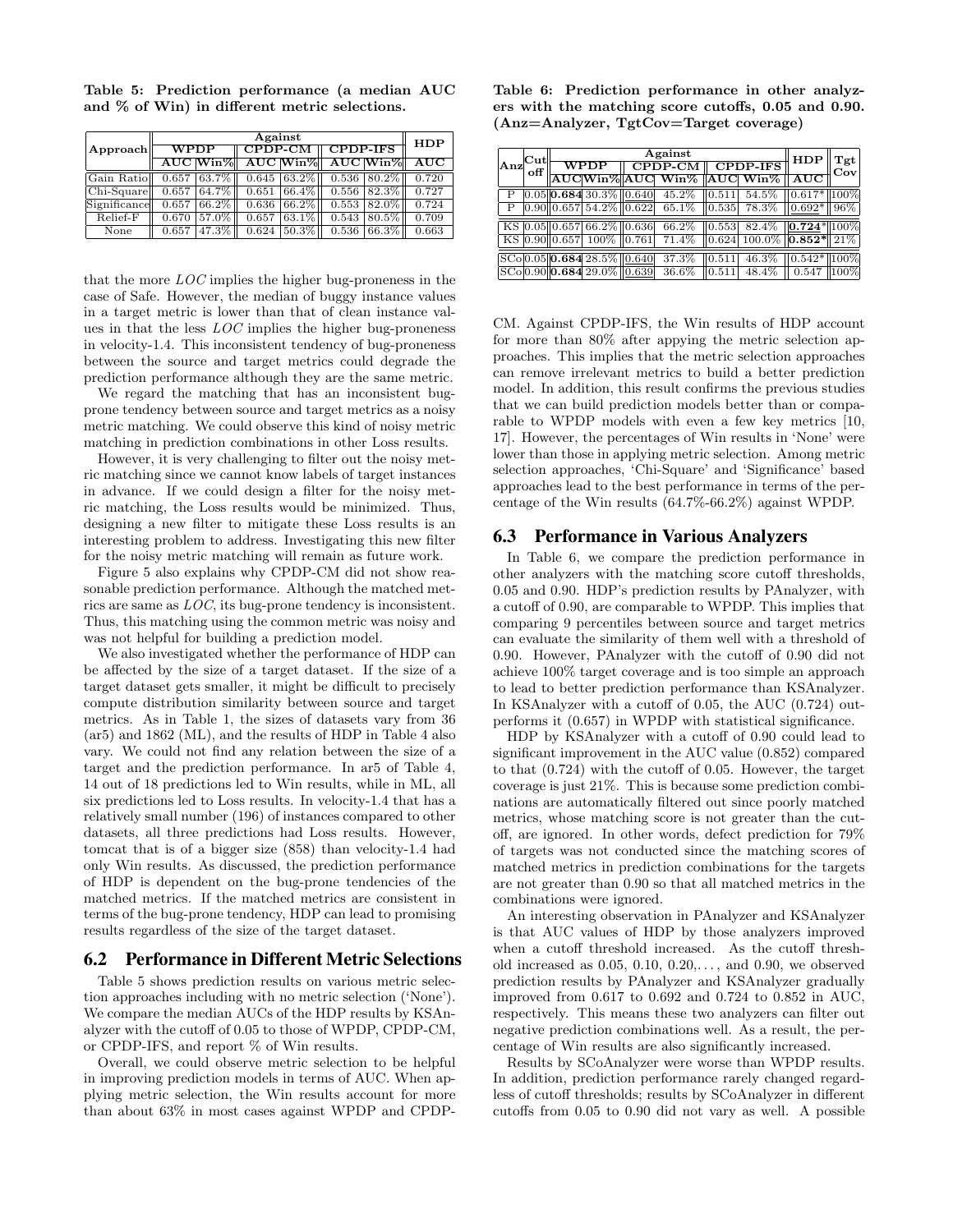Table 7: Win/Tie percentages of HDP by KSAnalyzer (cutoff=0.05) against WPDP, CPDP-CM, and CPDP-IFS by different machine learners.

| <b>HDP</b>      | Against    |         |                             |         |                 |         |  |  |  |
|-----------------|------------|---------|-----------------------------|---------|-----------------|---------|--|--|--|
| Learners        | $\rm WPDF$ |         | $\overline{\text{CPDP-CM}}$ |         | <b>CPDP-IFS</b> |         |  |  |  |
|                 | Win        | Tie     | $\overline{\text{Win}}$     | Tie     | Win             | Tie     |  |  |  |
| Logistic        | 66.2%      | 1.4%    | 66.2%                       | $6.3\%$ | 82.0%           | 2.7%    |  |  |  |
| RandomForest    | 10.4%      | 2.3%    | 42.3%                       | $1.4\%$ | 65.8%           | $2.2\%$ |  |  |  |
| <b>BayesNet</b> | 34.7%      | $4.1\%$ | 45.9%                       | 2.7%    | 66.2%           | 2.7%    |  |  |  |
| <b>SVM</b>      | 24.3%      | 23.0%   | 27.5%                       | $0.0\%$ | 32.9%           | 14.9%   |  |  |  |
| J48             | 30.2%      | 11.7%   | 32.4%                       | $1.4\%$ | 41.9%           | 12.1%   |  |  |  |
| SimpleLogistic  | 45.5%      | 2.7%    | 69.4%                       | $6.8\%$ | 84.2%           | $3.2\%$ |  |  |  |
| <b>LMT</b>      | 42.8%      | 3.2%    | 64.4%                       | 6.3%    | 79.7%           | $3.2\%$ |  |  |  |

reason is that SCoAnalyzer does not directly compare the distribution between source and target metrics. This result implies that the similarity of distribution between source and target metrics is a very important factor for building a better prediction model.

## 6.4 Performance in Various Learners

To investigate if HDP works with other machine learners, we built HDP models (KSAnalyzer and the cutoff of 0.05) with various learners used in defect prediction literature such as Random Forest, BayesNet, SVM, J48 Decision Tree, Simple Logistic, and Logistic Model Trees (LMT) [8, 11, 24, 25, 37, 48]. Table 7 shows Win/Tie results.

Logistic regression (Logistic) led to the best results among various learners. The Logistic regression models works well when there is a linear relationship between a predictor variable (a metric) and the logit transformation of the outcome variable (bug-proneness) [3]. In our study, this linear relationship is related to the bug-prone tendency of a metric, that is, a higher complexity causes more bug-proneness [8, 36, 42]. As the consistent bug-prone tendency of matched metrics is important in HDP, the HDP models built by Logistic regression can lead to the best prediction performance.

HDP models built by other learners such as Simple logistic and LMT led to comparable results to Logistic regression against CPDP-CM and CPDP-IFS. Against Baseline2, Win results (69.4% and 64.4%) in Simple Logistic and LMT are comparable to Win results (66.2%) in Logistic. Simple logistic also uses the logit function and LMT adopts Logistic regression at the leaves of decision tree [11]. In other words, both learners consider the linear relationship like Logistic regression [3]. In our experimental settings, HDP tends to work well with the learners based on the linear relationship between a metric and a label (bug-proneness).

## 6.5 Practical Guidelines for HDP

We proposed the HDP models to enable defect prediction on software projects by using training datasets from other projects even with heterogeneous metric sets. When we have training datasets in the same project or in other projects with the same metric set, we can simply conduct WPDP or CPDP using recently proposed CPDP techniques respectively [4, 29, 37, 39, 44]. However, in practice, it might be that no training datasets for both WPDP and CPDP exist. In this case, we can apply the HDP approach.

In Section 5 and Table 6, we confirm that the overall result from HDP by KSAnalyzer with the cutoff of 0.05 outperforms the WPDP and shows 100% target coverage. Since KSAnalyzer can match similar source and target metrics,

we guide the use of KSAnalyzer for HDP. In terms of the matching score cutoff threshold, there is a trade-off between prediction performance and target coverage. Since a cutoff of 0.05 that is the widely used level of statistical significance [7], we can conduct HDP using KSAnalyzer with the cutoff of 0.05. However, we observe some Loss results in our empirical study. To minimize the percentage of Loss results, we can sacrifice the target coverage by increasing the cutoff as Table 6 shows KSAnalyzer with the cutoff of 0.90 led to 100% Win results in feasible predictions against WPDP.

## 6.6 Threats to Validity

We cannot generalize our conclusions since 28 datasets for the experiments may not be representative. However, we tried to select various datasets used in papers published in top software engineering venues [8, 25, 37, 40, 51, 56]. In addition, we used datasets from both open-source (AEEEM [8, 37], ReLink [56], and MORPH [40]) and proprietary projects (NASA [25, 51] and SOFTLAB [51]).

We evaluated our HDP models in AUC. AUC is known as a good measure for comparing different prediction models [12, 25, 43, 48]. However, validating prediction models in terms of both precision and recall is also required in practice. To fairly compare WPDP and HDP models in precision and recall, we need to identify a proper threshold of prediction probability. Identifying the proper threshold is a challenging issue and remains as future work.

We computed matching scores using all source and target instances for each prediction combination. However, with the matching scores, we tested prediction models on a test set from the 50:50 random splits because of the WPDP models as explained in Section 4.5. To conduct WPDP with all instances of a project dataset as a test set, we need a training dataset from the previous release of the same project. However, the training dataset is not available for our subjects. Instead of using the 50:50 random splits, we additionally conducted experiments about HDP against CPDP-CM and CPDP-IFS by testing a prediction model on a test set using all instances of a target dataset in each prediction combination. In this setting, the median AUC of HDP was 0.723 and the median AUCs of the corresponding results in CPDP-CM and CPDP-IFS were 0.636 and 0.555 respectively. These results are similar to those from the 50:50 random splits in Section 5. In other words, as long as the bug-prone tendency of matched metrics is consistent, HDP yields promising results.

## 7. CONCLUSION

Cross-project defect prediction cannot be conducted across projects with heterogeneous metric sets. To address this limitation, we proposed heterogeneous defect prediction (HDP) based on metric matching using statistical analysis [30]. Our empirical evaluation showed the proposed HDP models are feasible and yield promising results.

HDP is very promising as it permits potentially all heterogeneous datasets of software projects to be used for defect prediction on new projects or projects lacking in defect data. In addition, it may not be limited to defect prediction. This technique can potentially be applicable to all prediction and recommendation based approaches for software engineering problems. As future work, we will explore the feasibility of building various prediction and recommendation models using heterogeneous datasets.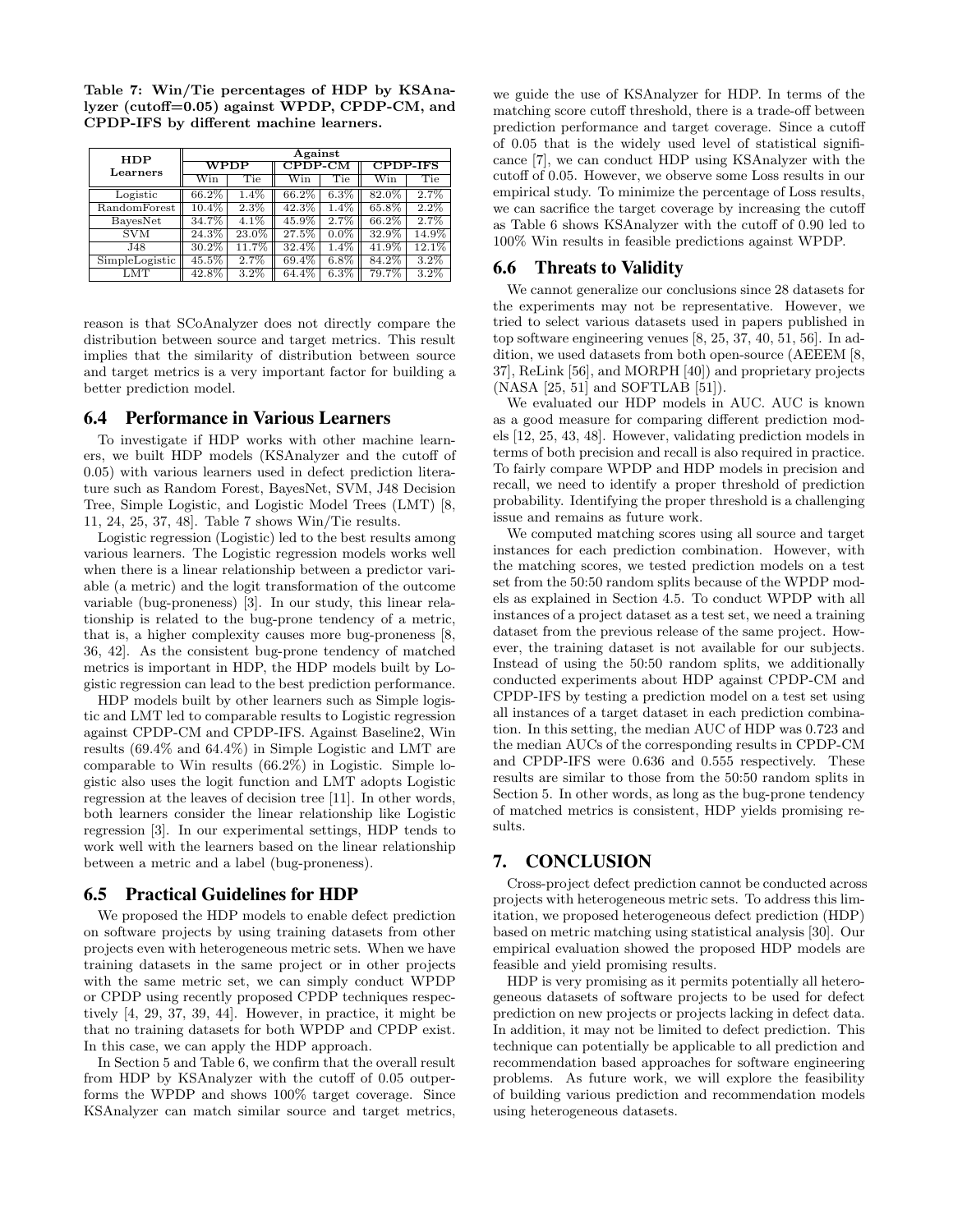## 8. REFERENCES

- [1] A. Arcuri and L. Briand. A practical guide for using statistical tests to assess randomized algorithms in software engineering. In Proceedings of the 33rd International Conference on Software Engineering, pages 1–10, New York, NY, USA, 2011. ACM.
- [2] V. R. Basili, L. C. Briand, and W. L. Melo. A validation of object-oriented design metrics as quality indicators. IEEE Trans. Softw. Eng., 22:751–761, October 1996.
- [3] J. Bruin. newtest: command to compute new test, http://www.ats.ucla.edu/stat/stata/ado/analysis/, Feb. 2011.
- [4] G. Canfora, A. De Lucia, M. Di Penta, R. Oliveto, A. Panichella, and S. Panichella. Multi-objective cross-project defect prediction. In Software Testing, Verification and Validation, 2013 IEEE Sixth International Conference on, March 2013.
- [5] C. Catal and B. Diri. Investigating the effect of dataset size, metrics sets, and feature selection techniques on software fault prediction problem. Information Sciences, 179(8):1040 – 1058, 2009.
- [6] S. R. Chidamber and C. F. Kemerer. A metrics suite for object oriented design. IEEE Trans. Softw. Eng., 20:476–493, June 1994.
- [7] G. W. Corder and D. I. Foreman. Nonparametric Statistics for Non-Statisticians: A Step-by-Step Approach. New Jersey: Wiley, 2009.
- [8] M. D'Ambros, M. Lanza, and R. Robbes. Evaluating defect prediction approaches: a benchmark and an extensive comparison. Empirical Software Engineering, 17(4-5):531–577, 2012.
- [9] T. Fukushima, Y. Kamei, S. McIntosh, K. Yamashita, and N. Ubayashi. An empirical study of just-in-time defect prediction using cross-project models. In Proceedings of the 11th Working Conference on Mining Software Repositories, pages 172–181, New York, NY, USA, 2014. ACM.
- [10] K. Gao, T. M. Khoshgoftaar, H. Wang, and N. Seliya. Choosing software metrics for defect prediction: An investigation on feature selection techniques. Softw. Pract. Exper., 41(5):579–606, Apr. 2011.
- [11] B. Ghotra, S. McIntosh, and A. E. Hassan. Revisiting the impact of classification techniques on the performance of defect prediction models. In Proc. of the 37th Int'l Conf. on Software Engineering (ICSE), ICSE '15, pages 789–800, 2015.
- [12] E. Giger, M. D'Ambros, M. Pinzger, and H. C. Gall. Method-level bug prediction. In Proceedings of the ACM-IEEE International Symposium on Empirical Software Engineering and Measurement, pages 171–180, New York, NY, USA, 2012. ACM.
- [13] I. Guyon and A. Elisseeff. An introduction to variable and feature selection. J. Mach. Learn. Res., 3:1157–1182, Mar. 2003.
- [14] M. Hall, E. Frank, G. Holmes, B. Pfahringer, P. Reutemann, and I. H. Witten. The weka data mining software: an update. SIGKDD Explor. Newsl., 11:10–18, November 2009.
- [15] M. Hall and G. Holmes. Benchmarking attribute selection techniques for discrete class data mining. Knowledge and Data Engineering, IEEE Transactions

on, 15(6):1437–1447, Nov 2003.

- [16] M. H. Halstead. Elements of Software Science (Operating and Programming Systems Series). Elsevier Science Inc., New York, NY, USA, 1977.
- [17] P. He, B. Li, X. Liu, J. Chen, and Y. Ma. An empirical study on software defect prediction with a simplified metric set. Information and Software  $Technology, 59(0):170 - 190, 2015.$
- [18] P. He, B. Li, and Y. Ma. Towards cross-project defect prediction with imbalanced feature sets. CoRR, abs/1411.4228, 2014.
- [19] Z. He, F. Shu, Y. Yang, M. Li, and Q. Wang. An investigation on the feasibility of cross-project defect prediction. Automated Software Engineering, 19(2):167–199, 2012.
- [20] Y. Kamei, E. Shihab, B. Adams, A. Hassan, A. Mockus, A. Sinha, and N. Ubayashi. A large-scale empirical study of just-in-time quality assurance. Software Engineering, IEEE Transactions on, 39(6):757–773, June 2013.
- [21] D. Kim, Y. Tao, S. Kim, and A. Zeller. Where should we fix this bug? a two-phase recommendation model. Software Engineering, IEEE Transactions on, 39(11):1597–1610, Nov 2013.
- [22] M. Kläs, F. Elberzhager, J. Münch, K. Hartjes, and O. von Graevemeyer. Transparent combination of expert and measurement data for defect prediction: an industrial case study. In Proceedings of the 32nd ACM/IEEE International Conference on Software Engineering - Volume 2, pages 119–128, New York, NY, USA, 2010. ACM.
- [23] E. Kocaguneli, T. Menzies, J. Keung, D. Cok, and R. Madachy. Active learning and effort estimation: Finding the essential content of software effort estimation data. Software Engineering, IEEE Transactions on, 39(8):1040–1053, 2013.
- [24] T. Lee, J. Nam, D. Han, S. Kim, and I. P. Hoh. Micro interaction metrics for defect prediction. In Proceedings of the 16th ACM SIGSOFT International Symposium on Foundations of software engineering, 2011.
- [25] S. Lessmann, B. Baesens, C. Mues, and S. Pietsch. Benchmarking classification models for software defect prediction: A proposed framework and novel findings. Software Engineering, IEEE Transactions on, 34(4):485–496, 2008.
- [26] M. Li, H. Zhang, R. Wu, and Z.-H. Zhou. Sample-based software defect prediction with active and semi-supervised learning. Automated Software Engineering, 19(2):201–230, 2012.
- [27] H. W. Lilliefors. On the kolmogorov-smirnov test for normality with mean and variance unknown. Journal of the American Statistical Association, 62(318):pp. 399–402, 1967.
- [28] H. Liu, J. Li, and L. Wong. A comparative study on feature selection and classification methods using gene expression profiles and proteomic patterns. Genome Informatics, 13:51–60, 2002.
- [29] Y. Ma, G. Luo, X. Zeng, and A. Chen. Transfer learning for cross-company software defect prediction. Inf. Softw. Technol., 54(3):248–256, Mar. 2012.
- [30] F. J. Massey. The kolmogorov-smirnov test for